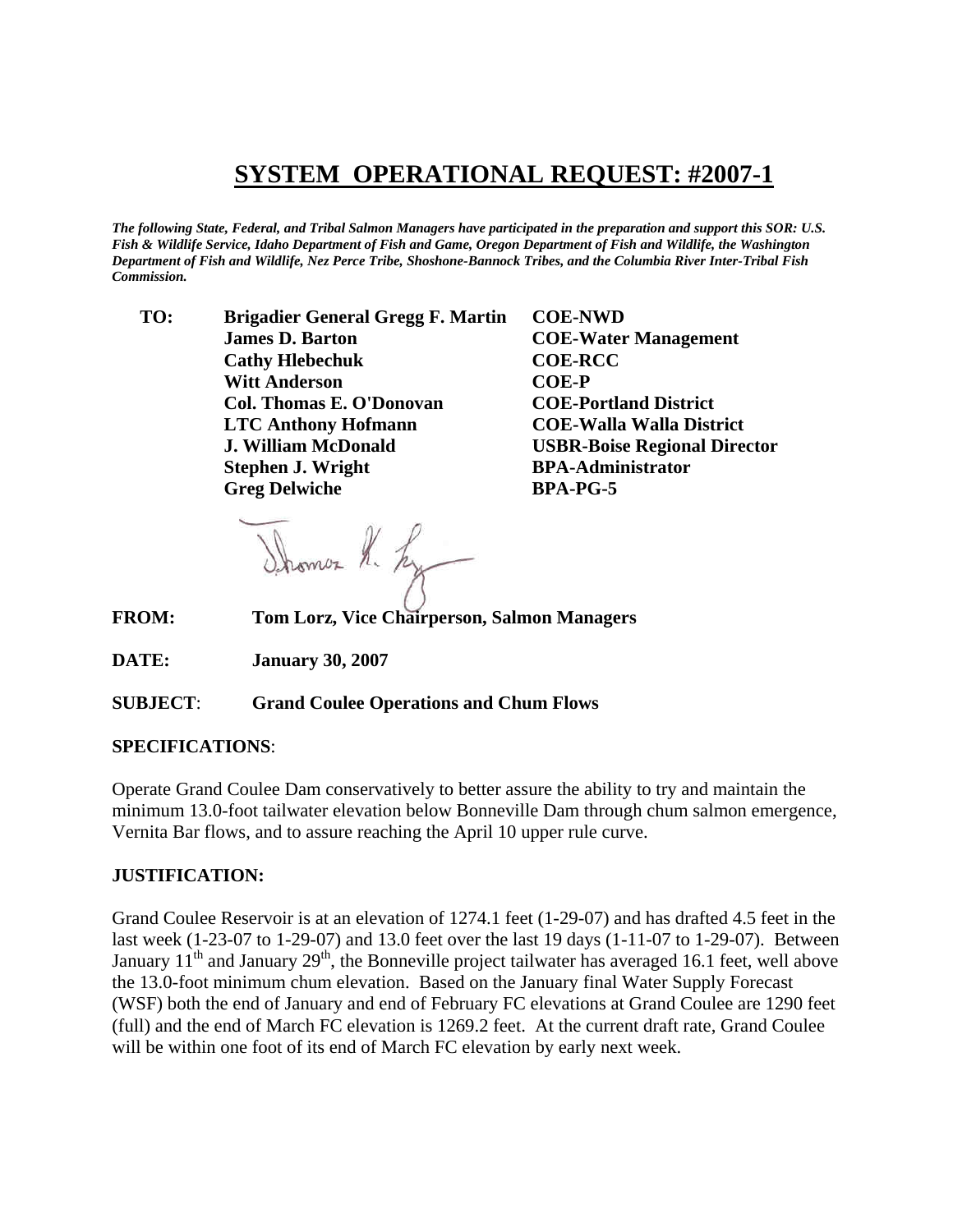It is also important to note that the month of January has been a relatively dry month. In particular, between January 1<sup>st</sup> and January 29<sup>th</sup>, precipitation has been 86% of average in Upper Columbia Basins, 36% of average in Middle Columbia Basins, 32% of average in Lower Snake Basins, and 21% of average in Upper and Middle Snake Basins (CRITFC Weekly Precipitation Update, attached). Additionally, Snowpack has decreased 4% in Columbia Basins above the Snake River Confluence (101% of average on January  $1<sup>st</sup>$ , 2007 to 97% of average on January  $29<sup>th</sup>$ ), 15% in Snake River Basins (87% of average on January 1<sup>st</sup>, 2007 to 72% of average on January  $29<sup>th</sup>$ ), and 14% in Lower Columbia Basins (101% of average on January 1<sup>st</sup>, 2007 to 87% of average on January  $29^{\text{th}}$ <sup>[1](#page-1-0)</sup>.

Considering that both precipitation and snowpack have been declining over the month of January, it is likely that February Final WSFs will decrease relative to January Final WSFs. Decreased water supply forecasts will equate to higher flood control elevations. If Grand Coulee continues to draft at a rate that is well above that needed to maintain chum elevations below Bonneville Dam, it is our concern that Grand Coulee will be in a situation where it is well below its future flood control elevations. This situation would force a decision between refilling Grand Coulee to its April  $10<sup>th</sup>$  Flood Control elevation (possibly impacting refill) or maintaining chum flows. A reduction in chum flows this year could be particularly devastating. According to a document produced by the USFWS, "Distribution and Elevation calculations for 217 Chum redds mapped in the Ives Is. Complex during the 2006 Spawning Season December 22, 2006," a significant number (nearly 50%) of chum redds will be impacted even by minimal reductions in Bonneville Tailwater below 13.0 feet (see attached document and Table 1).

|           | Redds through $11-22-06$ |       |         | All Redds - 12-22-06  |       |         |            |
|-----------|--------------------------|-------|---------|-----------------------|-------|---------|------------|
|           | <b>Flow Band</b>         | Redds | % Total | <b>Flow Band</b>      | Redds | % Total | Redd Delta |
|           | $120 - \text{steady}$    | 18    | 10.2%   | $120 - \text{steady}$ | 42    | 19.4%   | 24         |
|           | 120-130                  | 67    | 37.9%   | 120-130               | 75    | 34.6%   | 8          |
| 13.0 Bon. | 130-140                  | 62    | 35.0%   | 130-140               | 66    | 30.4%   | $\Lambda$  |
| Tailwater | 140-150                  | 15    | 8.5%    | 140-150               | 15    | 6.9%    | 0          |
|           | 150-160                  | 12    | 6.8%    | 150-160               | 15    | 6.9%    | 3          |
|           | 160-170                  |       | 1.7%    | 160-170               | 4     | 1.8%    |            |
|           |                          | 177   | 100.0%  |                       | 217   | 100.0%  |            |

**Table 1. Distribution of chum redds vs. 10 Kcfs flow band for both the original analysis conducted for 177 redds mapped through 11-22-2006 and all redds including the additional 40 redds mapped through 12-22-2006.** 

NOTE: USFWS has not been able to get spawning numbers or redds for the three Columbia mainstem sites to compare to the potential impacts at Ives Island.

l

<span id="page-1-0"></span><sup>&</sup>lt;sup>1</sup> Data used from the Natural Resource Conservation Service ftp://ftp.wcc.nrcs.usda.gov/data/snow/update/columbia/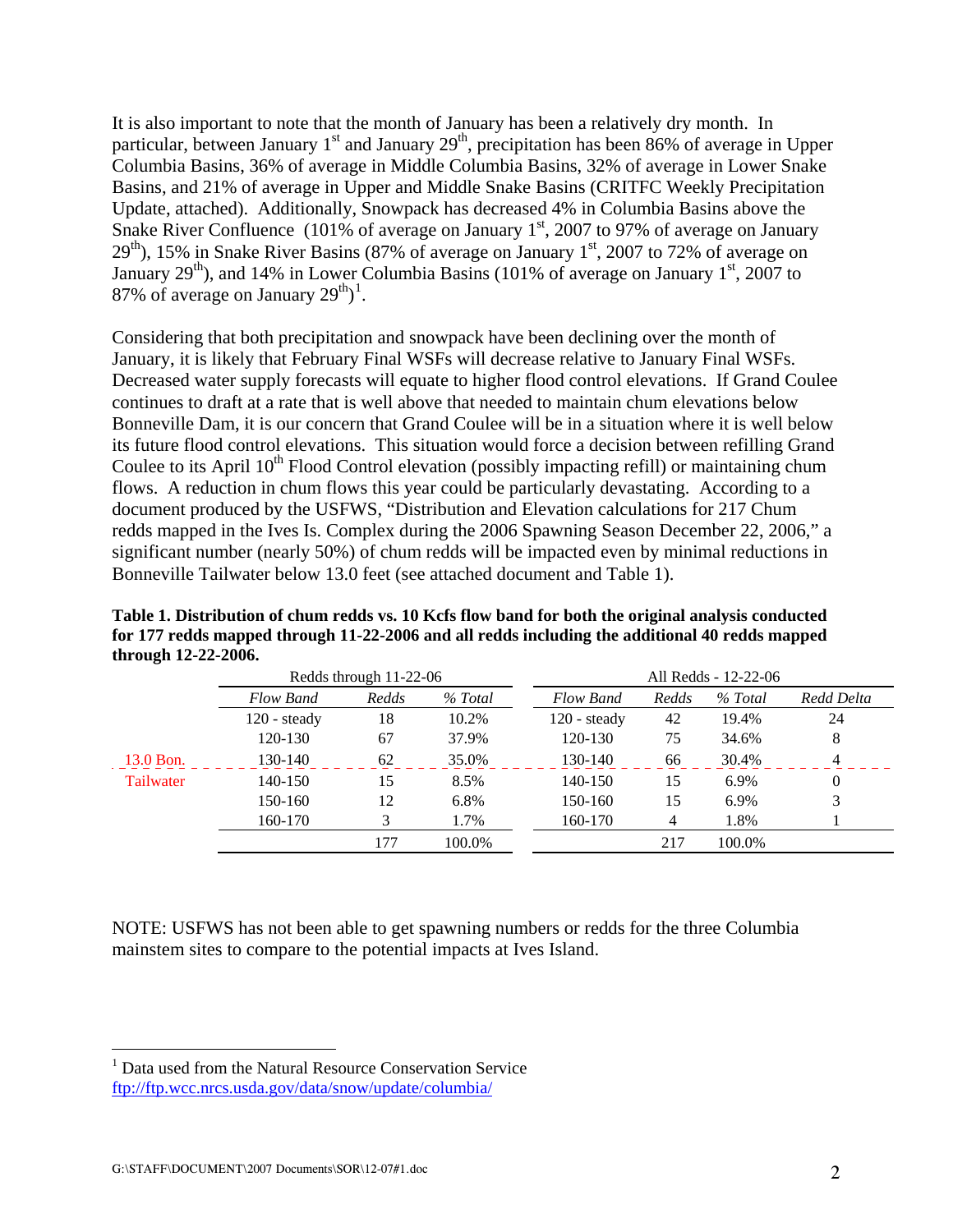As you are aware, this is not a new issue for this time of year. The Salmon Managers have shared similar concerns about Grand Coulee winter drafts in previous years. For example, on April 6<sup>th</sup> of 2004, the Salmon Managers unanimously signed a Joint Technical Staff memo that voiced significant concerns over Grand Coulee winter drafts<sup>[2](#page-2-0)</sup>. Also, in 2005, every agency comment to the Water Management Plan included concerns about excessive wintertime drafting<sup>[3](#page-2-1)</sup>.

l

<span id="page-2-0"></span><sup>2</sup> Document available at http://www.fpc.org/documents/joint\_technical/38-04.pdf.

<span id="page-2-1"></span><sup>3</sup> http://www.nwd-wc.usace.army.mil/tmt/documents/wmp/2005/draft/comments/washington.pdf. http://www.nwd-wc.usace.army.mil/tmt/documents/wmp/2005/draft/comments/IDFG\_20050118.pdf. http://www.nwd-wc.usace.army.mil/tmt/documents/wmp/2005/draft/comments/critfc\_20041215.pdf. http://www.nwd-wc.usace.army.mil/tmt/documents/wmp/2005/draft/comments/critfc\_20041217.pdf.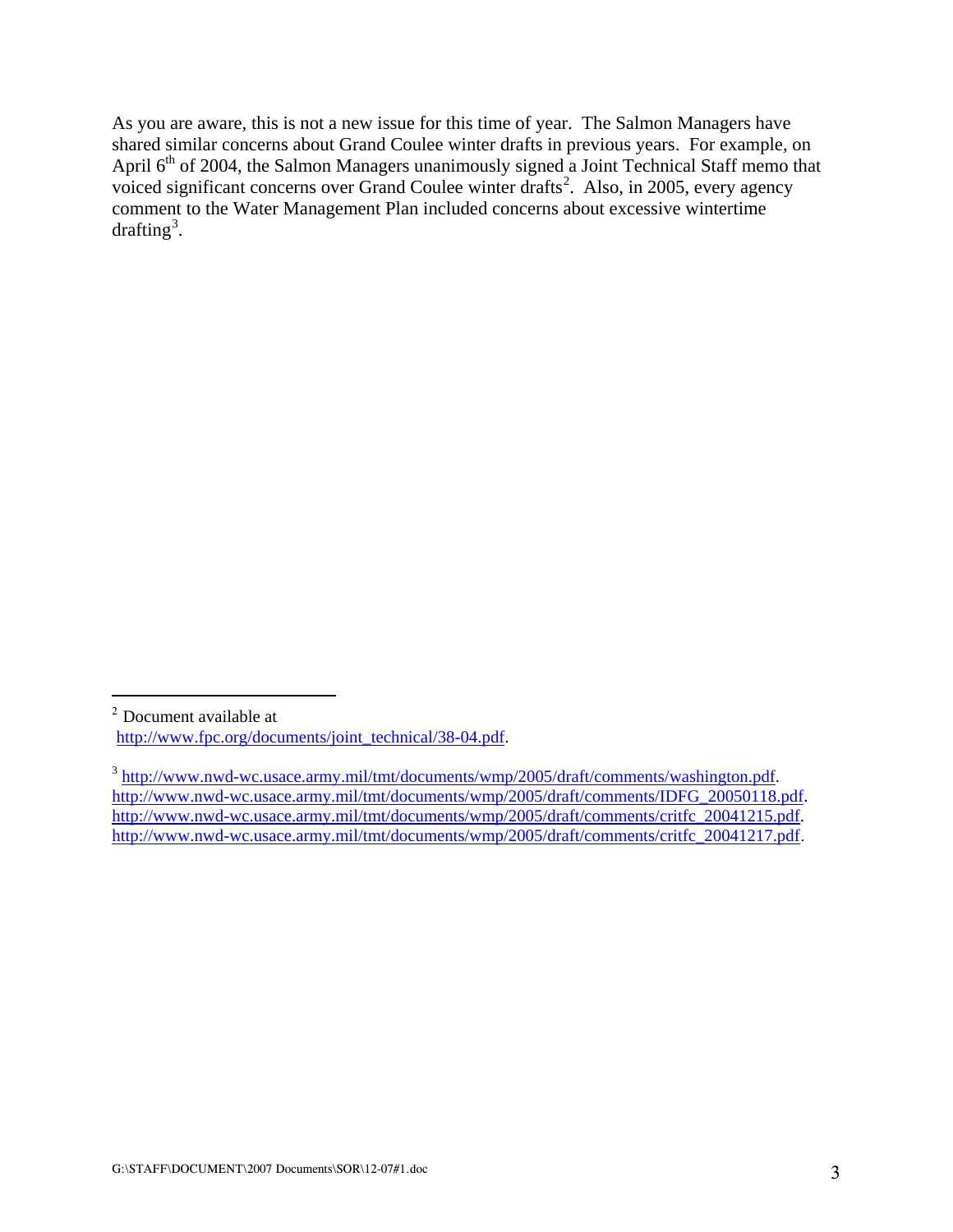|                                                  | Precipitation  | (inches)         | Pro-rated    |
|--------------------------------------------------|----------------|------------------|--------------|
| Water Year 2007                                  | January 1 - 29 | Seasonal         | Monthly      |
|                                                  |                | $(Oct. 1 - now)$ | Temp. (degF) |
| Portland                                         | 58%            | 116%             | $-1.7$       |
| UPPER-COLUMBIA:                                  |                |                  |              |
| Penticton                                        | 76%            | 152%             | $-0.7$       |
| Kamloops                                         | 83%            | 115%             | -2           |
| Revelstoke                                       | 90%            | 113%             | 1.8          |
| Cranbrook                                        | 93%            | 157%             | $-0.5$       |
| Creston                                          | msg            | msg              | $-1.3$       |
| average:                                         | 86%            | 134%             | $-0.5$       |
| Normal:                                          | 1.92           | 7.23             | 23.6         |
|                                                  |                |                  |              |
| MIDDLE-COLUMBIA:                                 |                |                  |              |
| Pendleton                                        | 33%            | 86%              | $-2.7$       |
| Redmond                                          | 62%            | 99%              | $-3.4$       |
| Yakima                                           | 27%            | 105%             | $-0.8$       |
| Wenatchee                                        | 17%            | 126%             | $-1.3$       |
| Spokane                                          | 39%            | 115%             | $-2.1$       |
| average:                                         | 36%            | 106%             | $-2.1$       |
| Normal:                                          | 1.24           | 4.86             | 30.1         |
| <b>LOWER SNAKE:</b>                              |                |                  |              |
| Lewiston                                         | 14%            | 97%              | $-2.4$       |
| <b>Stanley</b>                                   | 52%            | 157%             | $-4.4$       |
| Challis                                          | 30%            | 189%             | $-4.5$       |
| average:                                         | 32%            | 148%             | $-3.8$       |
| Normal:                                          | 1.04           | 4.19             | 22.6         |
|                                                  |                |                  |              |
| <b>UPPER and MIDDLE SNAKE:</b>                   |                |                  |              |
| <b>McCall</b>                                    | 17%            | 68%              | $-8.2$       |
| Ontario                                          | 3%             | 62%              | 1.7          |
| <b>Boise</b>                                     | 15%            | 76%              | $-1.2$       |
| <b>Twin Falls</b>                                | 17%            | 109%             | $-2.2$       |
| <b>Burley</b>                                    | 24%            | 94%              | $-4.9$       |
| Pocatello                                        | 37%            | 92%              | $-6.2$       |
| <b>Idaho Falls</b>                               | 32%            | 82%              | $-6.4$       |
| average:                                         | 21%            | 83%              | $-3.9$       |
| Normal:                                          | 1.95           | 5.21             | 25.3         |
|                                                  |                |                  |              |
| Forecasted Daily Rain (in inches), BON dam area: |                |                  |              |
| 30-Jan<br>31-Jan                                 | 0              |                  |              |
| 1-Feb                                            | 0<br>0         |                  |              |
| 2-Feb                                            | O              |                  |              |
| 3-Feb                                            | 0              |                  |              |
| 4-Feb                                            | 0.15           |                  |              |
| 5-Feb                                            | 0              |                  |              |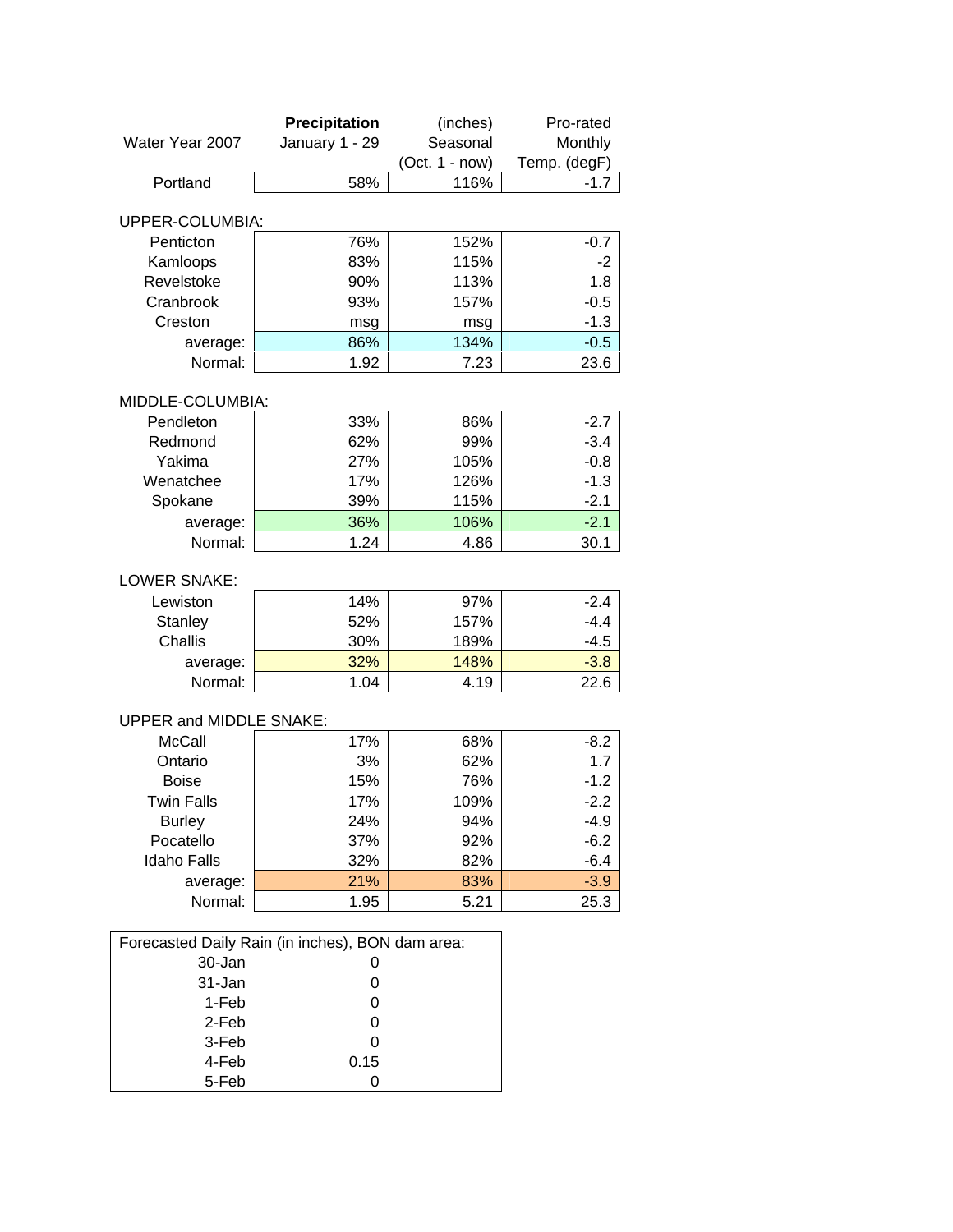## **Distribution and Elevation calculations for 217 Chum redds mapped in the Ives Is. Complex during the 2006 Spawning Season December 22, 2006.**



Figure 1. General distribution of all 217 chum redds excavated in the Ives Island complex below Bonneville Dam and mapped with GPS by ODFW/WDFW survey crews. An additional 40 redds were mapped after 11-22-3006. Note: this analysis does not include redds mapped at any of the downstream spawning areas including Multnomah and I-205.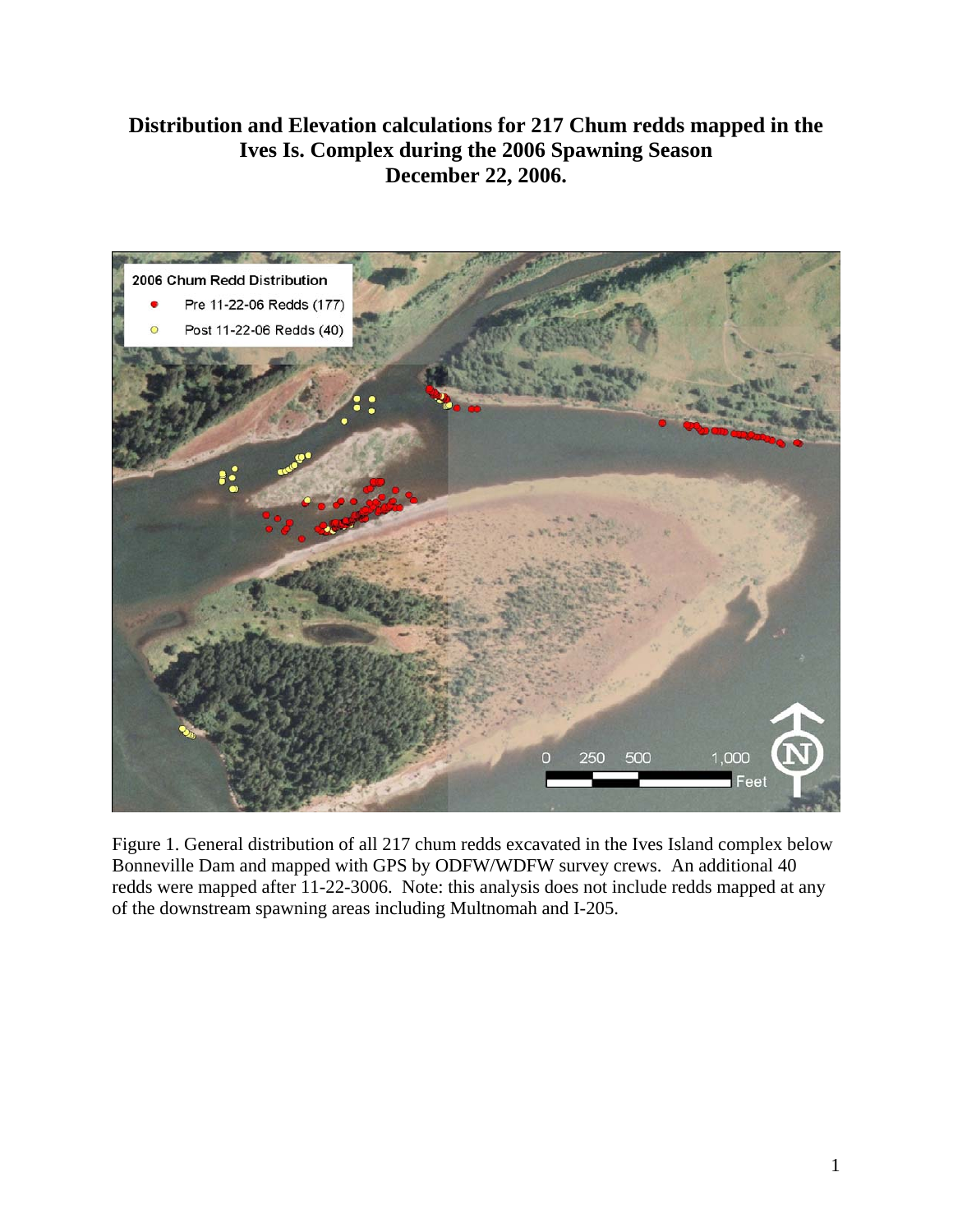|      |      |      |      | <b>Redd Elevations</b> |       |       |       |
|------|------|------|------|------------------------|-------|-------|-------|
| 7.10 | 8.89 | 9.43 | 9.63 | 9.80                   | 10.08 | 10.51 | 11.35 |
| 7.34 | 8.91 | 9.43 | 9.63 | 9.82                   | 10.09 | 10.51 | 11.37 |
| 7.73 | 8.92 | 9.44 | 9.63 | 9.83                   | 10.10 | 10.51 | 11.39 |
| 8.05 | 8.95 | 9.44 | 9.63 | 9.84                   | 10.13 | 10.54 | 11.41 |
| 8.20 | 8.97 | 9.45 | 9.64 | 9.85                   | 10.17 | 10.56 | 11.42 |
| 8.30 | 8.97 | 9.45 | 9.64 | 9.85                   | 10.17 | 10.58 | 11.43 |
| 8.32 | 9.01 | 9.46 | 9.65 | 9.86                   | 10.17 | 10.63 | 11.43 |
| 8.33 | 9.04 | 9.47 | 9.65 | 9.86                   | 10.17 | 10.68 | 11.47 |
| 8.33 | 9.05 | 9.47 | 9.66 | 9.87                   | 10.19 | 10.69 | 11.63 |
| 8.37 | 9.08 | 9.48 | 9.67 | 9.88                   | 10.19 | 10.69 | 11.71 |
| 8.38 | 9.09 | 9.49 | 9.68 | 9.88                   | 10.20 | 10.71 | 11.72 |
| 8.48 | 9.09 | 9.50 | 9.68 | 9.88                   | 10.20 | 10.74 | 11.75 |
| 8.48 | 9.12 | 9.52 | 9.68 | 9.88                   | 10.21 | 10.75 | 11.78 |
| 8.55 | 9.13 | 9.54 | 9.69 | 9.90                   | 10.21 | 10.76 | 11.80 |
| 8.59 | 9.13 | 9.55 | 9.69 | 9.91                   | 10.24 | 10.76 | 11.87 |
| 8.60 | 9.15 | 9.55 | 9.69 | 9.92                   | 10.27 | 10.84 | 11.93 |
| 8.61 | 9.17 | 9.55 | 9.69 | 9.93                   | 10.27 | 10.96 | 11.96 |
| 8.62 | 9.18 | 9.56 | 9.69 | 9.94                   | 10.30 | 10.96 | 11.99 |
| 8.68 | 9.18 | 9.56 | 9.70 | 9.94                   | 10.30 | 10.99 | 12.19 |
| 8.70 | 9.22 | 9.56 | 9.71 | 9.97                   | 10.31 | 11.05 | 12.23 |
| 8.75 | 9.27 | 9.56 | 9.71 | 9.98                   | 10.33 | 11.06 | 12.43 |
| 8.75 | 9.28 | 9.57 | 9.74 | 9.99                   | 10.37 | 11.08 |       |
| 8.79 | 9.32 | 9.58 | 9.74 | 10.00                  | 10.41 | 11.18 |       |
| 8.81 | 9.33 | 9.58 | 9.74 | 10.01                  | 10.41 | 11.20 |       |
| 8.84 | 9.36 | 9.58 | 9.76 | 10.04                  | 10.44 | 11.22 |       |
| 8.86 | 9.37 | 9.60 | 9.77 | 10.05                  | 10.44 | 11.29 |       |
| 8.87 | 9.40 | 9.61 | 9.78 | 10.05                  | 10.45 | 11.32 |       |
| 8.88 | 9.42 | 9.62 | 9.78 | 10.08                  | 10.50 | 11.32 |       |

Table 1. Computed redd elevations for all 217 Redds.



Figure 2. Graphic describing the relationship between the Bonneville tailwater and the chum spawning locations. Water flows downhill, it does not follow the dashed line in the figure above, which if it did would make managing by just redd bed elevations a snap! What we require is the relationship between the Bonneville tailwater and the water surface elevations over the redd spawning areas. Note that the redd elevations computed in Table 1 cannot be used solely as a bases for management.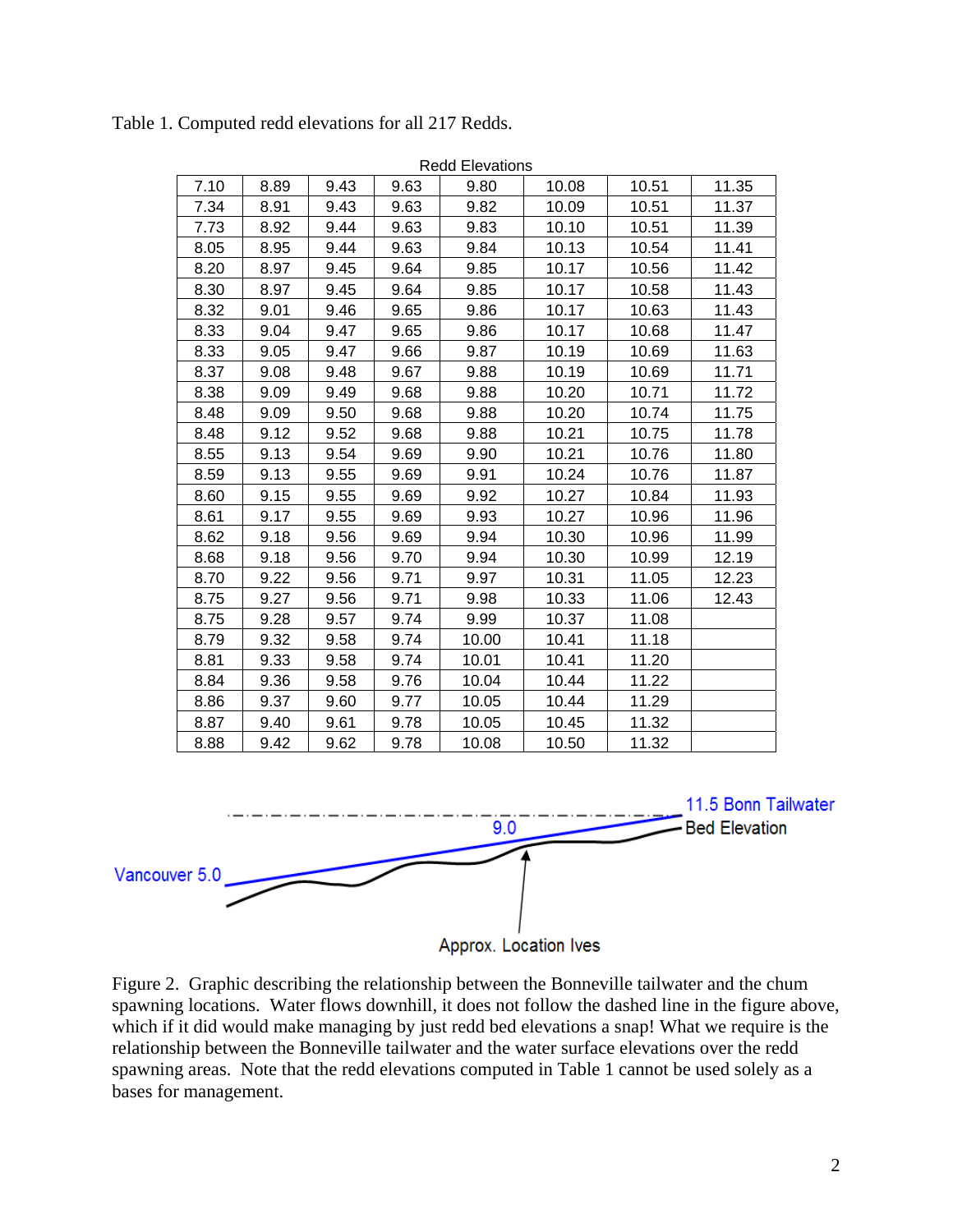

Figure 3. Distribution of chum redds, plotted on modeled wetted area simulations (flow bands) ranging from 120 to 160 kcfs at 10 kcfs intervals.

Table 2. Distribution of chum redds vs. 10kcfs flow band for both the original analysis conducted for 177 redds mapped through 11-22-2006 and all redds including the additional 40 redds mapped through 12-22-2006.

|                  | Redds through 11-22-06 |       |          | All Redds - 12-22-06 |       |         |                   |
|------------------|------------------------|-------|----------|----------------------|-------|---------|-------------------|
|                  | <b>Flow Band</b>       | Redds | % Total  | <b>Flow Band</b>     | Redds | % Total | <b>Redd Delta</b> |
|                  | 120 - steady           | 18    | $10.2\%$ | 120 - steady         | 42    | 19.4%   | 24                |
|                  | 120-130                | 67    | 37.9%    | 120-130              | 75    | 34.6%   | 8                 |
| 13.0 Bon.        | 130-140                | 62    | 35.0%    | 130-140              | 66    | 30.4%   | 4                 |
| <b>Tailwater</b> | 140-150                | 15    | 8.5%     | 140-150              | 15    | 6.9%    | 0                 |
|                  | 150-160                | 12    | 6.8%     | 150-160              | 15    | 6.9%    | 3                 |
|                  | 160-170                | 3     | 1.7%     | 160-170              | 4     | 1.8%    |                   |
|                  |                        | 177   | 100.0%   |                      | 217   | 100.0%  |                   |